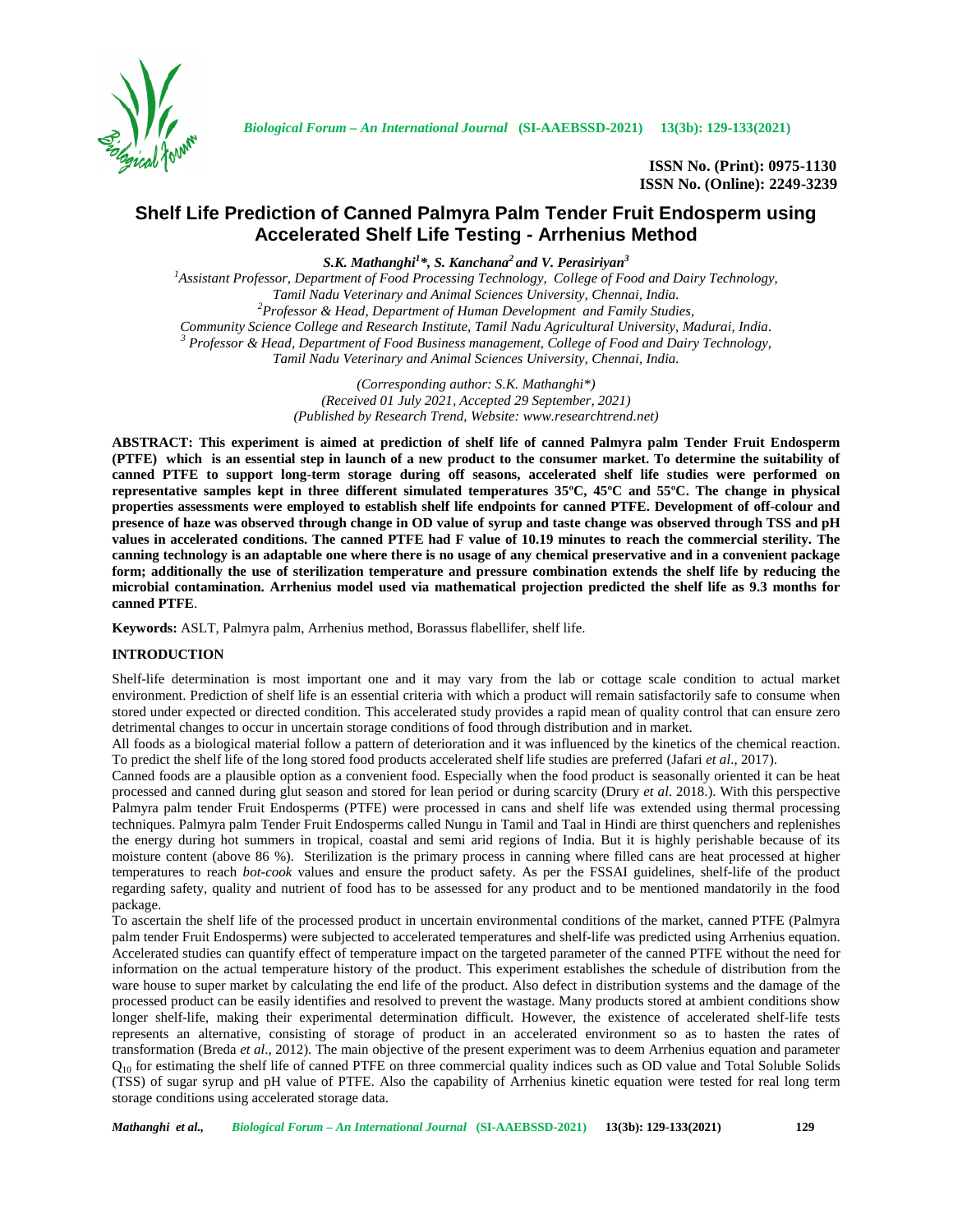#### **MATERIALS AND METHODS**

**Canning of PTFE.** Three pieces round Open top sanitary (OTS) cans with EOE lids (from Metcan Pack Ltd, Mysuru) of 200 ml capacity chrome coated juice cans  $(211 \times 300)$  can size) with 206 dia and 3.25" Ht were used for canning the PTFE. Pre-sterilized cans were filled with PTFEs and sugar syrup at 2:3 ratios (Mathanghi *et al*., 2020). Sealed using a double seamer and put that in retort for heat sterilization. Then the cans were heat sterilized at 121.1ºC at 15 psi since the PTFE processed comes under low acid fruit with a pH of 5.2.

Lethality value. Heat sufficiency in the sterilization process of canned PTFE in the temperature 121.1°C with 15 psi were recorded to find the lethality value to get rid of anaerobic organisms. The lethality value was observed using the data obtained from digital output from the retort autoclave machine based on improved general method. Sterility was expressed as an  $F_0$ -value were determined using general method or trapezoidal integration method given in (Holdsworth *and* Simpson, 2016), as in

$$
F_0 = \int 10^{(T-Tref)/Z} dt
$$

where,  $F_0$  is the heat required for the commercial sterilization process, which is expressed as the equivalent heating time (in minutes) at a constant temperature of 121.1°C. *T* is the temperature at any given time; *T* ref is a reference processing temperature  $(121.1\degree C \text{ or } 250\degree F)$ , and *z*-value is 10 $\degree C$ .

**Total plate count.** Total plate count was enumerated using Plate Count Agar medium. 10 gram of the sample were mixed homogeneously and serially diluted using sterile water at  $10^{-5}$  for fresh PTFE sample  $10^{-3}$  for canned PTFE and 0.1 mL of appropriate dilutions were poured into plates in duplicates and further incubated aerobically at 30ºC for 48–72 h. Finally colonies were enumerated using colony counter. Commercial sterility tests were also performed to ensure the product safety by incubating the retort pouches at 35°C for 10 days and at 55°C for a minimum of 5 days.

### **Physicochemical indices of canned PTFE**

**Total Soluble Solids (TSS).** It is based on the sugar concentration present in the samples and it was recorded as degree Brix using hand held refractometer (ERMA) at 20˚C (AOAC, 2019) taken in three replications with a measurement interval between 0% and 95 % and an accuracy of 0.1 % (Valverde-Miranda *et al*., 2021). The sugars and acids, together with small amounts of dissolved vitamins, fructans, proteins, pigments, phenolics, and minerals, are commonly referred to as soluble solids (Magwaza & Opara, 2015).

**OD value of the sugar syrup.** The OD value of the sugar syrup was directly related to the haze formation in the syrup which in an indication of spoilage, and it was obtained by filtering the syrup using muslin cloth (Supapvanich *et al*, 2011) and the absorbance of the solution were measured at 420 nm using a spectrophotometer (Shimadzu UV-mini 1240, North America)

**pH of the canned PTFE.** The pH of canned PTFE was measured by placing the electrode of a digital pH meter (Analog model 20 of Susima MP-1PLUS) inside the samples (Nundy, 2003). All the measurements were taken in triplicates.

### **Accelerated shelf life testing of canned PTFE**

Temperature and time prediction of storage is the systematic kinetic modeling of shelf life dependence on the temperature of the food products that are calculated for the quality loss based on the response of temperature acceleration (Khasanov & Matveeva, 2020). Monitored temperature exposure along time for a processed product was experimented based on simulated conditions from the production at manufacturer, distribution, to the display shelf at the retail outlet and till it reaches the hands of consumers. To study the physico-chemical parameters of the canned PTFE, sample cans were kept in three different accelerated temperatures at 35, 45 and 55˚C. The tests were performed at every 10 days for 35˚C, at every 7 days at 45˚C and every 3 days at 55˚C(Jafari *et al*., 2017). Kinetic calculations Temperature dependence of different physicochemical reactions was simulated by Arrhenius equation:

$$
Lnk = \ln k_0 - \frac{E_a}{RT}
$$

where  $E_a$ , R, T, k and  $k_0$  are activation energy of each reaction (J.mol<sup>-1</sup>), universal gas constant (8.3145 J.mol<sup>-1</sup>.K<sup>-1</sup>), absolute temperature (K), rate constant of the reaction  $(\text{day}^{-1})$ , and pre-exponential factor  $(\text{day}^{-1})$ , respectively.

$$
\frac{dQ}{dt} = k \cdot Q^n
$$

where, Q is the factor quality, t is the time, k is the rate constant depends on the temperature, n is the degree factor or order of the reaction.  $\frac{dQ}{dt}$  is the change of Q factor per time unit.

$$
t = \frac{(A_e - A_0)}{k}
$$

$$
t = \frac{\ln \frac{A_e}{A_0}}{k}
$$

*t* is the shelf life,  $A_e$  is the limitvalue,  $A_0$  is the initial day value.

*Accelerated Shelf Life Testing* (ASLT) method with Arrhenius model were used in ascertaining the shelf life of canned PTFE based on physicochemical parameters. The storage of samples in extreme accelerated temperatures causes damage on food products at faster than thereal time. The shelf life was determined at 30ºC based on extrapolation of TSS and OD value of sugar syrup and pH of PTFE.

#### **RESULTS AND DISCUSSION**

*Mathanghi et al., Biological Forum – An International Journal* **(SI-AAEBSSD-2021) 13(3b): 129-133(2021) 130** Canning is a process of sterilization of food in hermetically sealed containers designed to kill the anaerobic microbes especially *Clostridium botulinum.* Canned PTFE were processed at the level of *Bot-cook* to ensure the safety from spore forming anaerobes. Sterilization degree is commonly represented as F value which means time in minutes at 121.1°C required to kill microbes and it depends on process temperature and Z value. The 12 D concept of 1 log reduction of microbes were followed according to the requirements of USFDA for canned food. In this experiment canned PTFE had F value of 10.19 minutes (Fig. 1). It means that the heating process of canned PTFE starts from early to the end is equal to constant temperature heating of 121.1°C for 10.19 minutes. Dewi *et al*., 2019, studied the Effect of Waiting Time and Process Temperature on the Quality of Commercially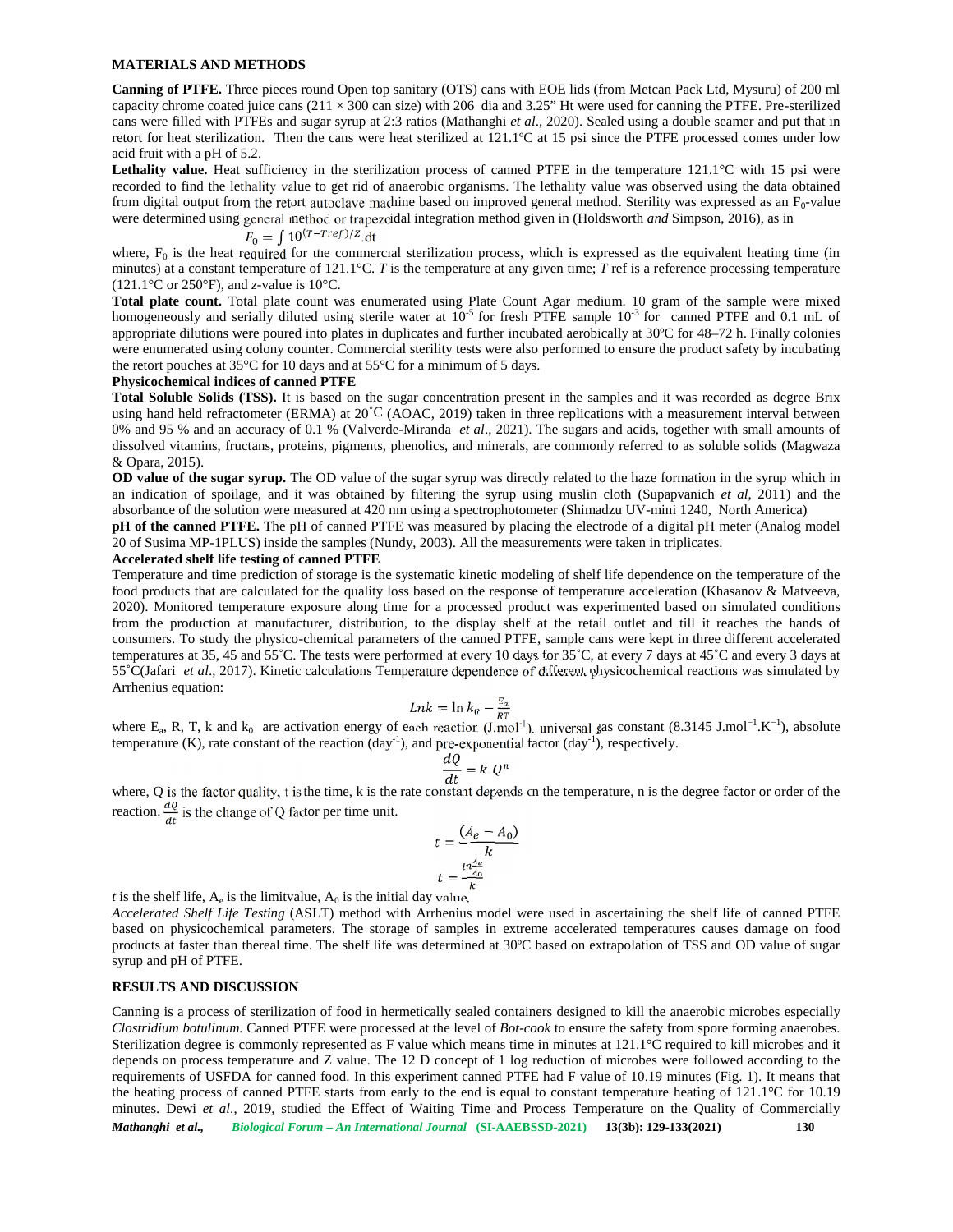Sterilized Flavored Liquid Milk and their findings showed that the use of processing temperature of 121.9°C (F<sub>0</sub>-value of 11.00-13.54 minutes) is consider to be the best alternative to produce commercially sterilized flavored liquid milk having waiting time up to 6 hours.  $F_0$  value was measured by insertion of thermocouple needle into the coldest part of the can and heat transfer for solid materials is by conduction of heat and placed on the geometric spot of the can using D value as 10 and Z-value as 10.



**Fig. 1.** Heat sufficiency in the sterilization process of canned palmyra palm tender fruit endosperm at 121.1<sup>o</sup>C for 15 minutes.

Microbial analysis of PTFE before and after sterilization of cans was performed and the results are produced in Table 1. There was a decrease in the TPC counts after heat sterilization. Microbes are responsible for chemical change in the canned food resulted in spoilage of foods and makes the safety at a bay even in minimal numbers. To ensure the safety of the canned PTFE, commercial sterility was also performed resulted negative for *Clostridium spp.* as mandated by FSSAI, India. The number of microbe counted by Standard Plate Count Procedure of TPC in the range of  $1 \times 10^3 - 1 \times 10^5$ CFU/ml is still classified as safe and acceptable for consumption based on the standard of FSSAI.

|  | Table 1: Microbial analysis of fresh and canned Palmyra palm Tender Fruit Endosperm. |
|--|--------------------------------------------------------------------------------------|
|  |                                                                                      |

| Sample                | CFU/g<br>- -<br>Microorganism total                       |
|-----------------------|-----------------------------------------------------------|
| , DTEF<br>$F$ resh    | 1 <sub>O</sub><br>$1 \cap$<br>$\Omega$<br>J.O<br>1 U<br>— |
| <b>PTEE</b><br>:anned | $\Omega$ $\Omega$ $\Gamma$<br>1 <sub>0</sub><br>-19       |

The shelf-life of a food product is determined by establishing a quality index. For this purpose, the main quality parameter should be considered and also the degree of deterioration necessary to establish the end of the shelf-life (Sanjuán *et al*., 2004). The temperature range selected for the experiment is based on the tropical weather prevalent in south- Indian, tropical conditions and the limits were set for each parameter. The initial and corresponding values for 100 days of storage are given in Table 2.The TSS limit were ascertained as 40ºBx for low acid foods OD value limit taken as 0.4 and pH limit for PTFE was 4.5, beyond which it is considered acidic fruit and it becomes sour. The quality and shelf-life of the product is affected by extrinsic factors such as processing, packaging properties, temperature and relative humidity (RH) of the environmental air as well as intrinsic factors of the food such as acidity, available oxygen, additives, level of microbial contamination, redox potential and water activity (Escobedo-Avellaneda *et al*., 2012).

| Table 2: Change in physicochemical parameters of canned PTFE during accelerated storage at temperature of 35, 45 and |  |
|----------------------------------------------------------------------------------------------------------------------|--|
| $55^{\circ}$ C.                                                                                                      |  |

| Time in days |      | Change in TSS ('Bx) |                |                | Change in pH   |                |                | <b>Change in OD value</b> |                |  |  |
|--------------|------|---------------------|----------------|----------------|----------------|----------------|----------------|---------------------------|----------------|--|--|
|              | 55°C | $45^{\circ}$ C      | $35^{\circ}$ C | $55^{\circ}$ C | $45^{\circ}$ C | $35^{\circ}$ C | $55^{\circ}$ C | $45^{\circ}$ C            | $35^{\circ}$ C |  |  |
|              | 46   | 46.5                | 46             | 5.7            | 5.78           | 5.68           | 0.05           | 0.05                      | 0.06           |  |  |
| 10           | 45   | 45.5                | 45.7           | 5.52           | 5.63           | 5.5            | 0.061          | 0.064                     | 0.0614         |  |  |
| 20           | 44.8 | 45.3                | 45.2           | 5.18           | 5.32           | 5.32           | 0.072          | 0.084                     | 0.07           |  |  |
| 30           | 44.5 | 45                  | 45             | 5.17           | 5.3            | 5.3            | 0.083          | 0.092                     | 0.0758         |  |  |
| 40           | 44.3 | 44.8                | 44.8           | 5.05           | 5.2            | 5.2            | 0.098          | 0.116                     | 0.088          |  |  |
| 50           | 44   | 44.5                | 44.5           | 5.01           | 5.19           | 5.2            | 0.126          | 0.138                     | 0.0945         |  |  |
| 60           | 43.7 | 43.8                | 44.2           | 4.97           | 5.17           | 5.17           | 0.142          | 0.187                     | 0.095          |  |  |
| 70           | 43.1 | 43.5                | 43.8           | 4.95           | 5.1            | 5.1            | 0.194          | 0.196                     | 0.101          |  |  |
| 80           | 42.5 | 43                  | 43.5           | 4.82           | 4.9            | 4.9            | 0.203          | 0.201                     | 0.126          |  |  |
| 90           | 41.3 | 42.8                | 43.5           | 4.45           | 4.85           | 4.85           | 0.256          | 0.225                     | 0.19           |  |  |
| 100          | 40.8 | 42                  | 43.1           | 4.5            | 4.8            | 4.8            | 0.391          | 0.237                     | 0.21           |  |  |

The selection of order of reaction was based on comparing the determination co-efficient in each of linear equation at the same temperature of zero order with first order kinetics. The reactions order with highest co-efficient of determination was selected for rate constant and shelf life was estimated. The kinetics of quality parameter change in TSS and pH over the accelerated storage conditions followed first order reaction whereas the change in OD value of sugar syrup follows zero order kinetics given in Table 3.

It was also observed the change in colour denoted by OD value was changed minimum and bearable compared to other parameters. Similar results was observed by Khasanov & Matveeva, (2020) in shelf life determination of functional beverages from carrots, grapes, blueberries and plant extracts of *Centella asiatica* and *Hoodiagordonii*. The Arrhenius equation determination was done by plotting Ln(k) versus 1/T for change in TSS, pH of PTFE and OD value of sugar syrup (Table 4).

*Mathanghi et al., Biological Forum – An International Journal* **(SI-AAEBSSD-2021) 13(3b): 129-133(2021) 131**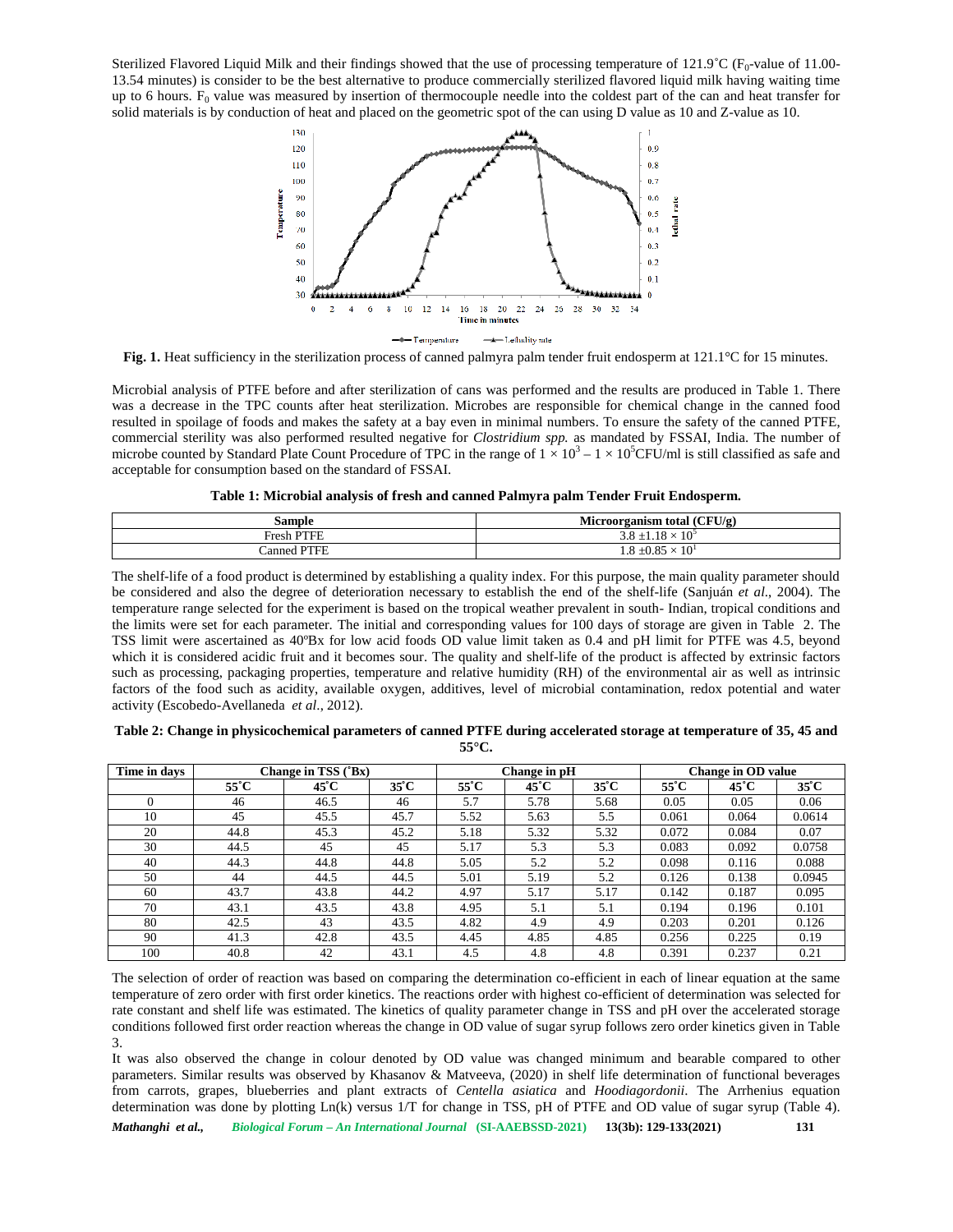From the linear equation of Arrhenius plot (Fig. 2) the extrapolation of normal storage temperature at 30ºC were estimated for each parameter (Giannakourou & Taoukis, 2020).

| Table 3: ASLT relation of storage time and physicochemical parameters for canned PTFE at 0 <sup>th</sup> order and 1 <sup>st</sup> order |  |
|------------------------------------------------------------------------------------------------------------------------------------------|--|
| regetions                                                                                                                                |  |

|                        |                    | $\mathbf{R}^2$ value    |                         | k             | <b>Shelf-life at ASLT</b> |        |
|------------------------|--------------------|-------------------------|-------------------------|---------------|---------------------------|--------|
| <b>ASLT</b> parameters | <b>Temperature</b> | $0th$ order<br>reaction | $1st$ order<br>reaction | Rate constant | Days                      | Months |
| TSS of syrup           | $35^{\circ}$ C     | 0.9897                  | 0.9904                  | 0.0006        | 232.9                     | 7.76   |
|                        | $45^{\circ}$ C     | 0.9758                  | 0.9780                  | 0.0009        | 167.3                     | 5.57   |
|                        | 55 °C              | 0.9340                  | 0.9359                  | 0.0011        | 127.05                    | 4.23   |
|                        |                    |                         |                         |               |                           |        |
| pH of PTFE             | $35^{\circ}$ C     | 0.9466                  | 0.9501                  | 0.0015        | 155.3                     | 5.1    |
|                        | $45^{\circ}$ C     | 0.9226                  | 0.9315                  | 0.0017        | 140.1                     | 4.6    |
|                        | 55 °C              | 0.9143                  | 0.9150                  | 0.0021        | 112.6                     | 3.75   |
|                        |                    |                         |                         |               |                           |        |
| OD value of syrup      | $35^{\circ}$ C     | 0.9378                  | 0.9121                  | 0.008         | 425                       | 14.16  |
|                        | $45^{\circ}$ C     | 0.9778                  | 0.9534                  | 0.002         | 175                       | 5.8    |
|                        | 55 °C              | 0.9858                  | 0.849                   | 0.0029        | 120.7                     | 4.02   |
|                        |                    |                         |                         |               |                           |        |

**Table 4: Kinetics rate of canned PTFE in ASLT storage temperatures 35, 45 and 55°C.**

| <b>Temperature in Kelvin</b> | Rate constant for TSS $(1st order)$      | 1/T      | Ln(k)          |
|------------------------------|------------------------------------------|----------|----------------|
| 308.15                       | 0.0006                                   | 0.003245 | -7.418580903   |
| 318.15                       | 0.0009                                   | 0.003143 | $-7.013115795$ |
| 328.15                       | 0.0011                                   | 0.003047 | $-6.812445099$ |
|                              | Rate constant for pH value $(1st order)$ |          |                |
| 308.15                       | 0.0015                                   | 0.00325  | $-6.5023$      |
| 318.15                       | 0.0017                                   | 0.00314  | $-6.3771$      |
| 328.15                       | 0.0021                                   | 0.00305  | $-6.1658$      |
|                              | Rate constant for OD Value $(0th order)$ |          |                |
| 308.15                       | 0.0008                                   | 0.003245 | $-7.1309$      |
| 318.15                       | 0.002                                    | 0.003143 | $-6.21461$     |
| 328.15                       | 0.0029                                   | 0.003047 | $-5.84304$     |

Arrhenius plot for pH of canned PTFE



**Fig. 2.** Arrhenius plot of physicochemical indices of canned PTFE during storage.

Linear equation for TSS was  $y = -3074.4x + 2.5885$ ; for extrapolation, the storage temperature in ambient condition say 30°C (303.15 K) was calculated. Resulted: Ln K = - 10.1415 (1/T) + 2.5885; K(303.15) = 0.0005. TSS critical point (A<sub>e</sub>) was taken as 40 ºBX beyond which fermentation occurred and the initial TSS value used was 46ºBX.

*Mathanghi et al., Biological Forum – An International Journal* **(SI-AAEBSSD-2021) 13(3b): 129-133(2021) 132**